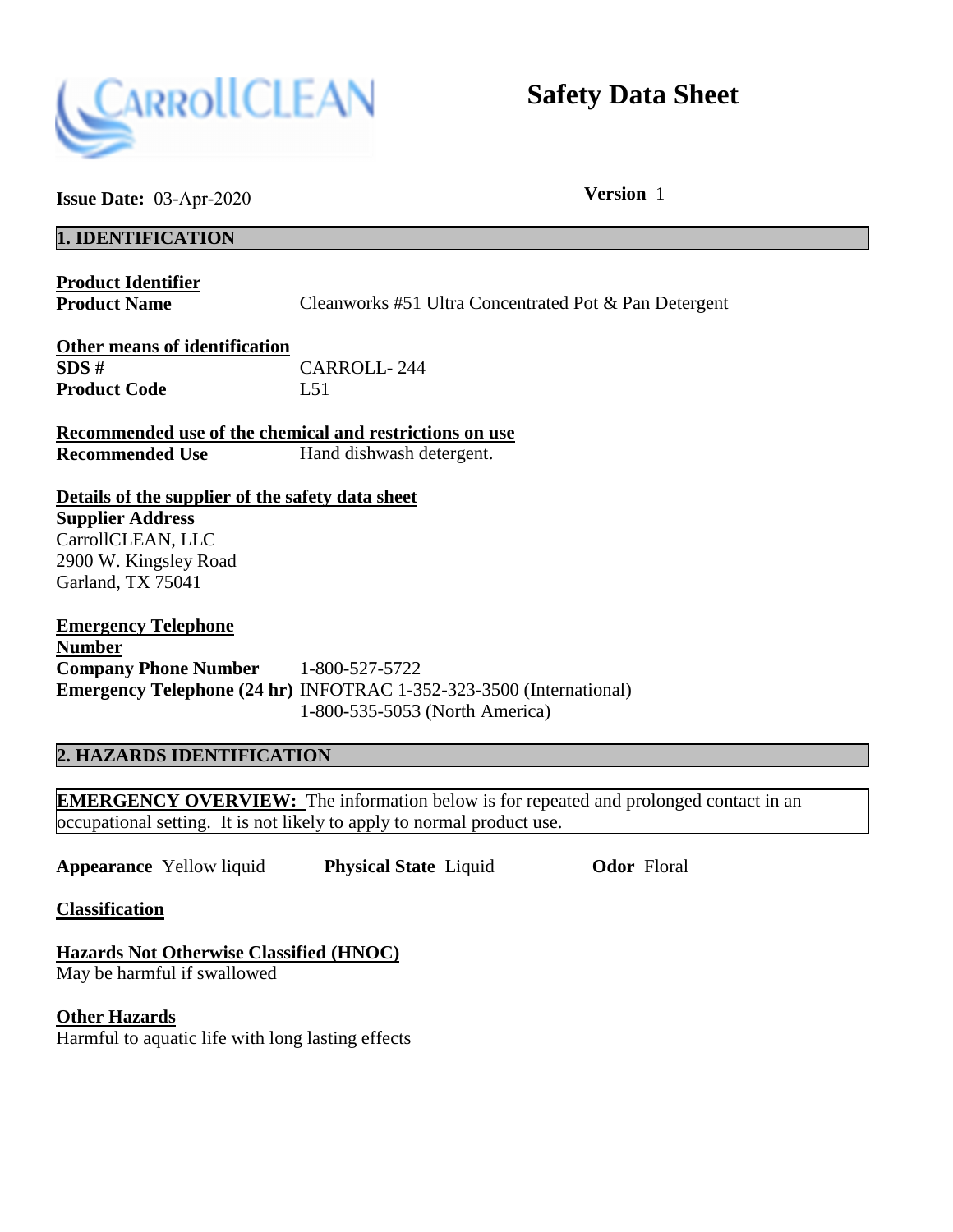#### **3. COMPOSITION/INFORMATION ON INGREDIENTS**

| <b>Chemical Name</b> | <b>CAS No</b> | Weight-% |
|----------------------|---------------|----------|
| <b>Trade Secret</b>  | Proprietary   | $< \!15$ |
| <b>Trade Secret</b>  | Proprietary   | ∽        |

\*\*If Chemical Name/CAS No is "proprietary" and/or Weight-% is listed as a range, the specific chemical identity and/or percentage of composition has been withheld as a trade secret.\*\*

#### **4. FIRST-AID MEASURES**

#### **First Aid Measures**

| <b>Eye Contact</b>  | Rinse immediately with plenty of water, also under the eyelids, for at least<br>15 minutes. If eye irritation persists: Get medical advice/attention. |
|---------------------|-------------------------------------------------------------------------------------------------------------------------------------------------------|
| <b>Skin Contact</b> | Take off contaminated clothing. If irritation persists, seek medical attention.<br>Wash contaminated clothing before reuse.                           |
| <b>Inhalation</b>   | None under normal use conditions.                                                                                                                     |
| <b>Ingestion</b>    | Give large quantities of water. Do not induce vomiting. Get medical<br>attention.                                                                     |

#### **Most important symptoms and effects**

**Symptoms** Prolonged or repeated skin contact may cause irritation. May cause eye irritation.

#### **Indication of any immediate medical attention and special treatment needed**

**Notes to Physician** Treat symptomatically.

# **5. FIRE-FIGHTING MEASURES**

#### **Suitable Extinguishing Media**

Use extinguishing measures that are appropriate to local circumstances and the surrounding environment.

 **Unsuitable Extinguishing**  Not determined. **Media** 

**Specific Hazards Arising from the Chemical**  None known.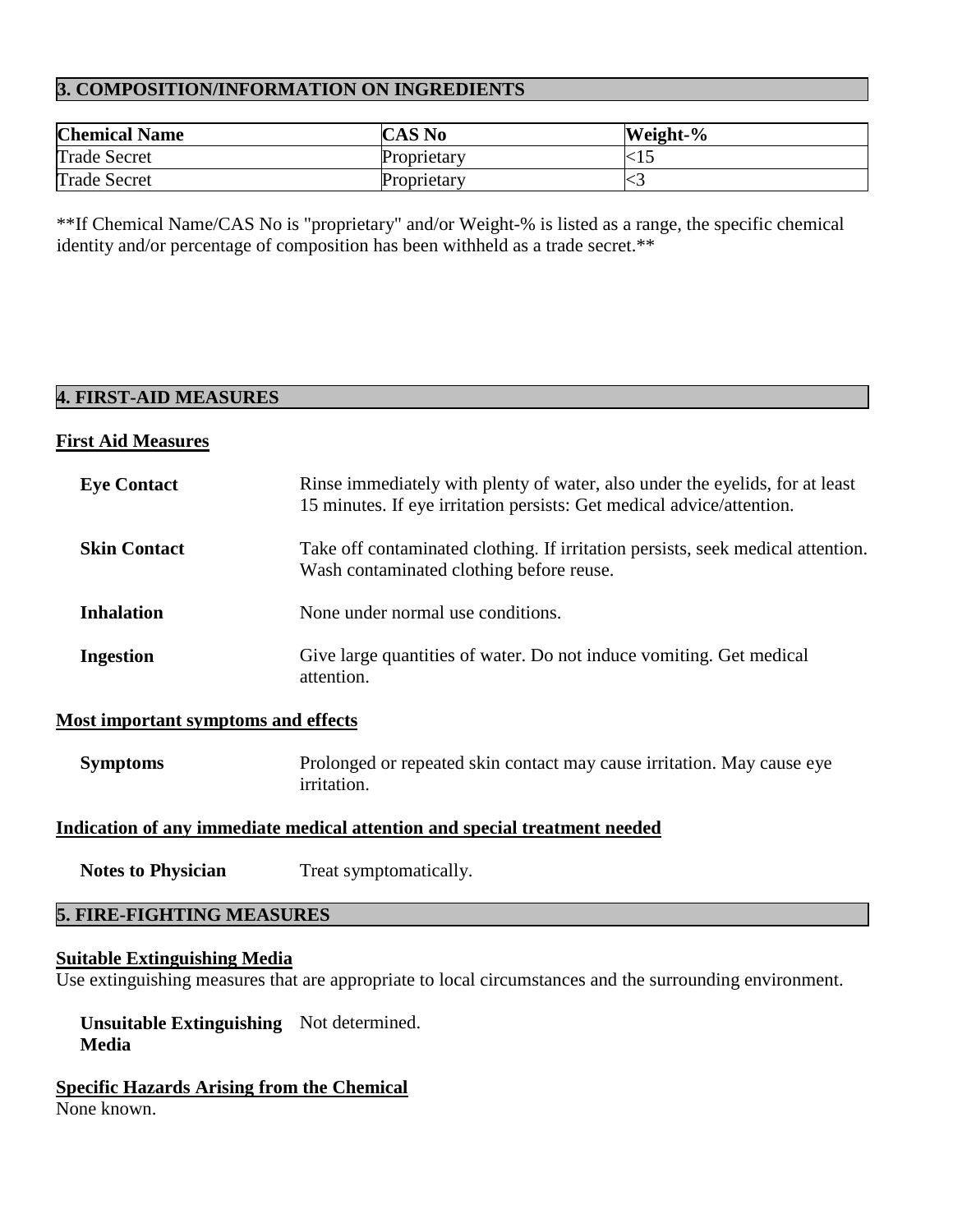#### **Protective equipment and precautions for firefighters**

As in any fire, wear self-contained breathing apparatus pressure-demand, MSHA/NIOSH (approved or equivalent) and full protective gear.

#### **6. ACCIDENTAL RELEASE MEASURES**

#### **Personal precautions, protective equipment and emergency procedures**

**Personal Precautions** Use personal protective equipment as required.

#### **Methods and material for containment and cleaning up**

 **Methods for Containment** Prevent further leakage or spillage if safe to do so.

**Methods for Clean-Up** Flood area with water and then mop up. Dispose of in accordance with federal, state and local regulations.

#### **7. HANDLING AND STORAGE**

#### **Precautions for safe handling**

| Advice on Safe Handling Handle in accordance with good industrial hygiene and safety practice. Do |
|---------------------------------------------------------------------------------------------------|
| not destroy or deface the label.                                                                  |

#### **Conditions for safe storage, including any incompatibilities**

| <b>Storage Conditions</b> | Keep containers tightly closed in a dry, cool and well-ventilated place. |
|---------------------------|--------------------------------------------------------------------------|
|                           | Store containers upright.                                                |
|                           |                                                                          |

#### **Incompatible Materials** Oxidizing agents. Strong acids.

#### **8. EXPOSURE CONTROLS/PERSONAL PROTECTION**

#### **Exposure Guidelines**

| <b>Chemical Name</b> | <b>ACGIH TLV</b>            | <b>OSHA PEL</b>                                             | <b>NIOSH IDLH</b>                                        |
|----------------------|-----------------------------|-------------------------------------------------------------|----------------------------------------------------------|
| <b>Trade Secret</b>  | Ceiling: $2 \text{ mg/m}^3$ | TWA: $2 \text{ mg/m}^3$<br>(vacated) Ceiling: 2<br>$mg/m^3$ | IDLH: $10 \text{ mg/m}^3$<br>Ceiling: $2 \text{ mg/m}^3$ |

#### **Appropriate engineering controls**

**Engineering Controls** None under normal use conditions.

#### **Individual protection measures, such as personal protective equipment**

 **Eye/Face Protection** Avoid contact with eyes.

**Skin and Body Protection** No protective equipment is needed under normal use conditions.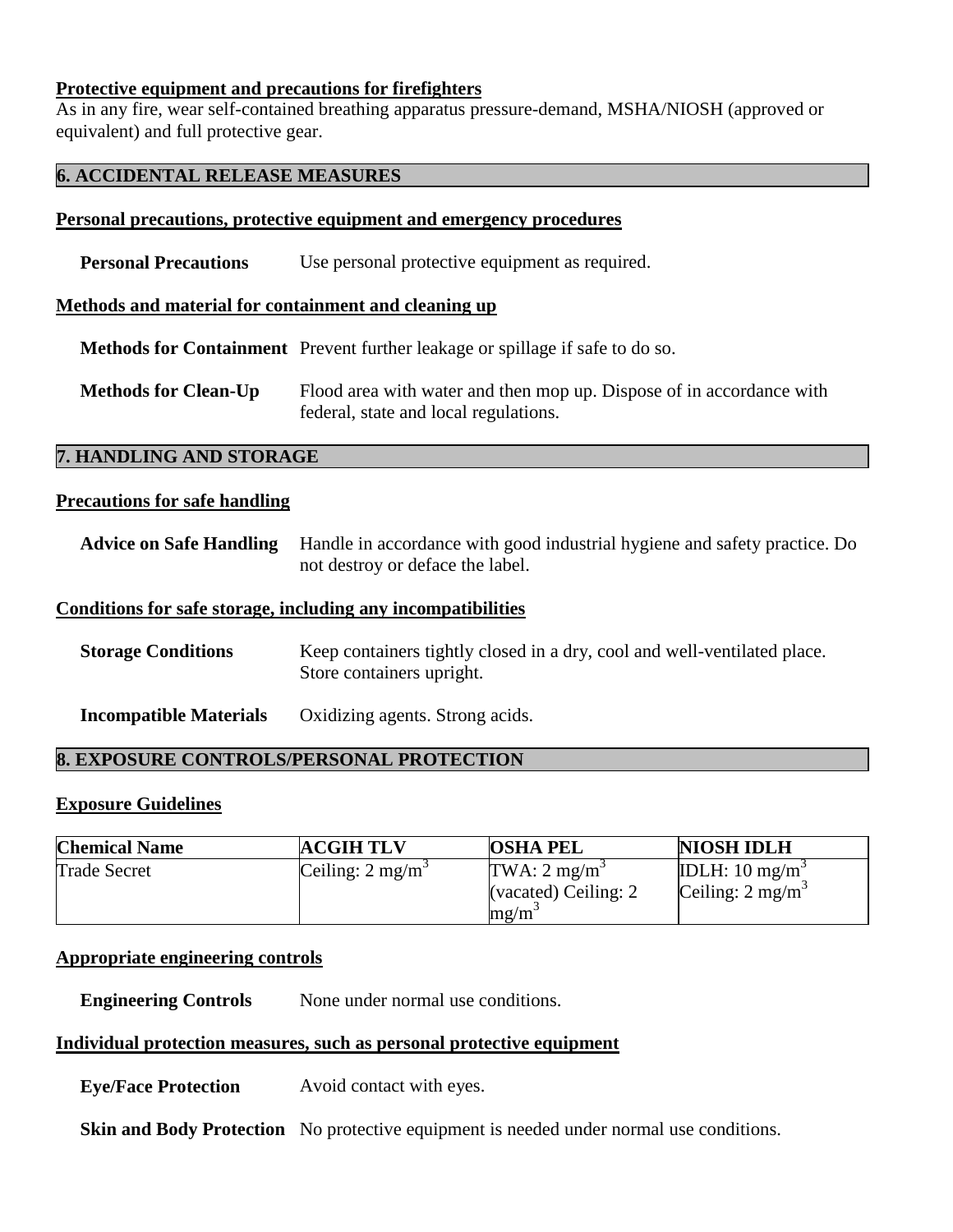**Respiratory Protection** No protective equipment is needed under normal use conditions.

 **General Hygiene Considerations** 

Handle in accordance with good industrial hygiene and safety practice.

# **9. PHYSICAL AND CHEMICAL PROPERTIES**

#### **Information on basic physical and chemical properties**

| <b>Physical State</b>                             | Liquid               |                         |                |
|---------------------------------------------------|----------------------|-------------------------|----------------|
| <b>Appearance</b>                                 | Yellow Liquid        | Odor                    | Floral         |
| <b>Color</b>                                      | Yellow               | <b>Odor Threshold</b>   | Not determined |
|                                                   |                      |                         |                |
| <b>Property</b>                                   | <u>Values</u>        | <b>Remarks • Method</b> |                |
| pH                                                | $6 - 7$              |                         |                |
| <b>Melting Point/Freezing Point</b> Not available |                      |                         |                |
| <b>Boiling Point/Boiling Range</b>                | Not determined       |                         |                |
| <b>Flash Point</b>                                | None (will not burn) |                         |                |
| <b>Evaporation Rate</b>                           | Not determined       |                         |                |
| <b>Flammability (Solid, Gas)</b>                  | $n/a$ -liquid        |                         |                |
| <b>Upper Flammability Limits</b>                  | Not determined       |                         |                |
| <b>Lower Flammability Limit</b>                   | Not determined       |                         |                |
| <b>Vapor Pressure</b>                             | Not available        |                         |                |
| <b>Vapor Density</b>                              | Not determined       |                         |                |
| <b>Specific Gravity</b>                           | 1.035                | $(1=Water)$             |                |
| <b>Water Solubility</b>                           | Completely soluble   |                         |                |
| Solubility in other solvents                      | Not determined       |                         |                |
| <b>Partition Coefficient</b>                      | Not determined       |                         |                |
| <b>Property</b>                                   | <b>Values</b>        | <b>Remarks • Method</b> |                |
| <b>Auto-ignition Temperature</b>                  | Not determined       |                         |                |
| <b>Decomposition Temperature</b>                  | Not determined       |                         |                |
| <b>Kinematic Viscosity</b>                        | Not determined       |                         |                |
| <b>Dynamic Viscosity</b>                          | Not determined       |                         |                |
| <b>Explosive Properties</b>                       | Not determined       |                         |                |
| <b>Oxidizing Properties</b>                       | Not determined       |                         |                |

# **10. STABILITY AND REACTIVITY**

#### **Reactivity**

Not reactive under normal conditions.

#### **Chemical Stability**

Stable under recommended storage conditions.

#### **Possibility of Hazardous Reactions**

None under normal processing.

#### **Conditions to Avoid**

Keep out of reach of children.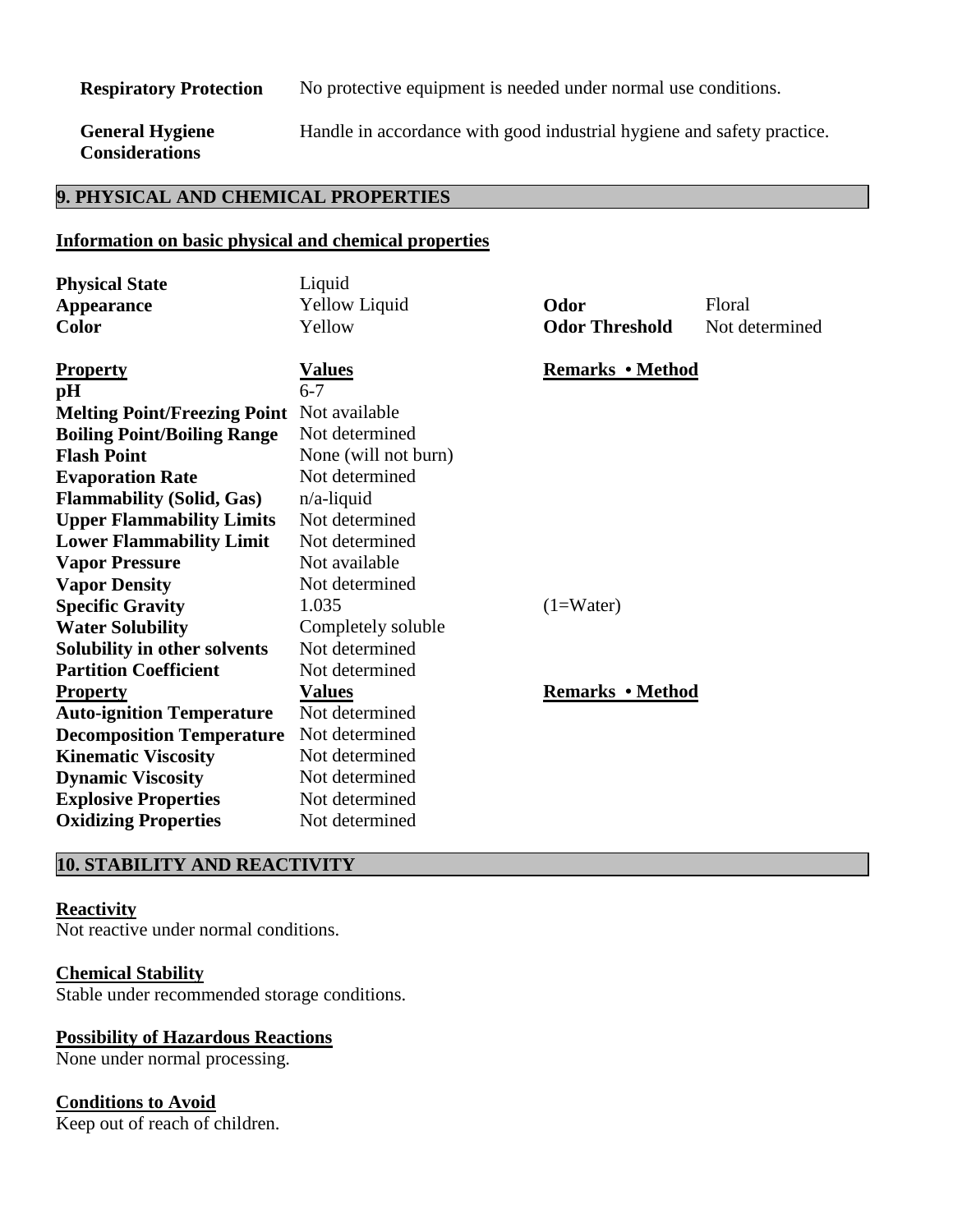#### **Incompatible Materials**

Oxidizing agents. Strong acids.

#### **Hazardous Decomposition Products**

None known based on information supplied.

# **11. TOXICOLOGICAL INFORMATION**

#### **Information on likely routes of exposure**

#### **Product Information**

| <b>Eye Contact</b>  | Avoid contact with eyes.                                                                              |
|---------------------|-------------------------------------------------------------------------------------------------------|
| <b>Skin Contact</b> | Not expected to be a skin irritant during prescribed use.                                             |
| <b>Inhalation</b>   | Under normal conditions of intended use, this material is not expected to be<br>an inhalation hazard. |
| <b>Ingestion</b>    | May be harmful if swallowed.                                                                          |

#### **Component Information**

| <b>Chemical Name</b> | Oral LD50            | <b>Dermal LD50</b>      | <b>Inhalation LC50</b>       |
|----------------------|----------------------|-------------------------|------------------------------|
| <b>Trade Secret</b>  | $= 500$ mg/kg (Rat)  |                         |                              |
| <b>Trade Secret</b>  |                      | $= 1350$ mg/kg (Rabbit) |                              |
| <b>Trade Secret</b>  | $= 1600$ mg/kg (Rat) |                         |                              |
| <b>Trade Secret</b>  | $=$ 3 g/kg (Rat)     | $> 10$ g/kg (Rabbit)    | $42 \text{ g/m}^3$ (Rat) 1 h |
| <b>Trade Secret</b>  | $=$ 3300 mg/kg (Rat) |                         |                              |
| <b>Trade Secret</b>  | $= 2$ g/kg (Rat)     |                         |                              |
| <b>Trade Secret</b>  | $= 10$ g/kg (Rat)    |                         |                              |

#### **Information on physical, chemical and toxicological effects**

**Symptoms** Please see section 4 of this SDS for symptoms.

#### **Delayed and immediate effects as well as chronic effects from short and long-term exposure**

 **Carcinogenicity** This product does not contain any carcinogens or potential carcinogens as listed by OSHA, IARC or NTP.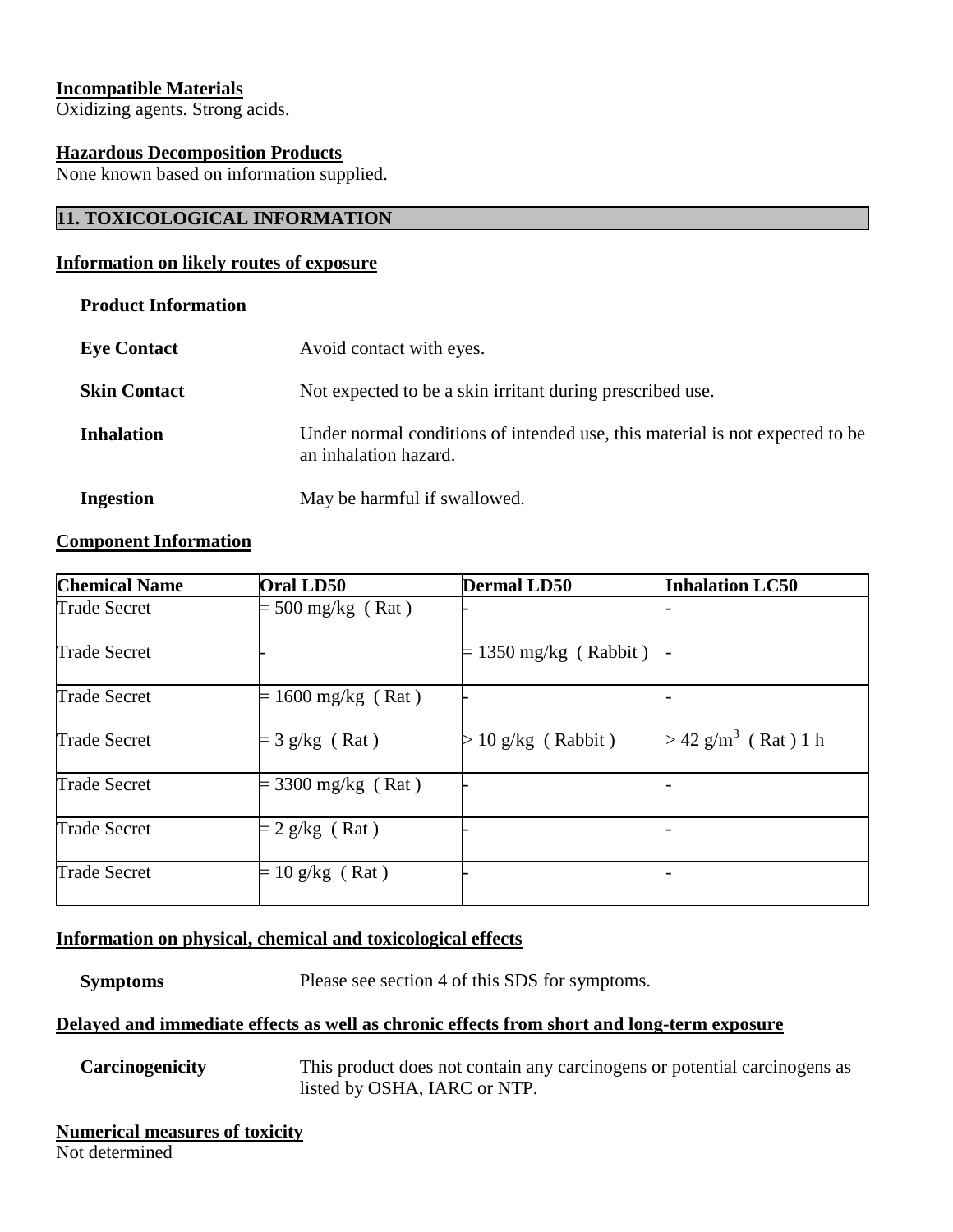# **12. ECOLOGICAL INFORMATION**

#### **Ecotoxicity**

Harmful to aquatic life with long lasting effects.

| <b>Chemical Name</b> | Algae/aquatic       | Fish                  | <b>Toxicity to</b> | Crustacea           |
|----------------------|---------------------|-----------------------|--------------------|---------------------|
|                      | plants              |                       | microorganisms     |                     |
| <b>Trade Secret</b>  | 29:96h              | 10.8:96h              |                    | 5.88: 48 h Daphnia  |
|                      | Pseudokirchneriella | Oncorhynchus          |                    | magna mg/L EC50     |
|                      | subcapitata mg/L    | mykiss mg/L LC50      |                    |                     |
|                      | <b>EC50</b>         | static 3.5 - 10: 96 h |                    |                     |
|                      |                     | Brachydanio rerio     |                    |                     |
|                      |                     | mg/L LC50 static      |                    |                     |
| <b>Trade Secret</b>  |                     | 45.4: 96 h            |                    |                     |
|                      |                     | Oncorhynchus          |                    |                     |
|                      |                     | mykiss mg/L LC50      |                    |                     |
|                      |                     | static                |                    |                     |
| <b>Trade Secret</b>  |                     | 5560 - 6080: 96 h     |                    | 1000: 48 h Daphnia  |
|                      |                     | Lepomis               |                    | magna mg/L EC50     |
|                      |                     | macrochirus mg/L      |                    | 340.7 - 469.2: 48 h |
|                      |                     | LC50 flow-through     |                    | Daphnia magna       |
|                      |                     | $12946:96 h$ Lepomis  |                    | mg/L EC50 Static    |
|                      |                     | macrochirus mg/L      |                    |                     |
|                      |                     | LC50 static 6020 -    |                    |                     |
|                      |                     | 7070: 96 h            |                    |                     |
|                      |                     | Pimephales promelas   |                    |                     |
|                      |                     | mg/L LC50 static      |                    |                     |
|                      |                     | 7050: 96 h            |                    |                     |
|                      |                     | Pimephales promelas   |                    |                     |
|                      |                     | mg/L LC50 semi-       |                    |                     |
|                      |                     | static 6420 - 6700:   |                    |                     |
|                      |                     | 96 h Pimephales       |                    |                     |
|                      |                     | promelas mg/L LC50    |                    |                     |
|                      |                     | static 4747 - 7824:   |                    |                     |
|                      |                     | 96 h Oncorhynchus     |                    |                     |
|                      |                     | mykiss mg/L LC50      |                    |                     |
|                      |                     | flow-through          |                    |                     |
| Trade Secret         |                     | 28.5: 96 h            |                    | 10: 24 h Daphnia    |
|                      |                     | Brachydanio rerio     |                    | magna mg/L EC50     |
|                      |                     | mg/L LC50 semi-       |                    |                     |
|                      |                     | static 31: 96 h       |                    |                     |
|                      |                     | Brachydanio rerio     |                    |                     |
|                      |                     | $mg/L$ LC50           |                    |                     |
| <b>Trade Secret</b>  | 1.01:72h            | 41:96 h Lepomis       |                    | 610: 24 h Daphnia   |
|                      | Desmodesmus         | macrochirus mg/L      |                    | magna mg/L EC50     |
|                      | subspicatus mg/L    | LC50 static 59.8: 96  |                    |                     |
|                      | EC50                | h Pimephales          |                    |                     |
|                      |                     | promelas mg/L LC50    |                    |                     |
|                      |                     | static                |                    |                     |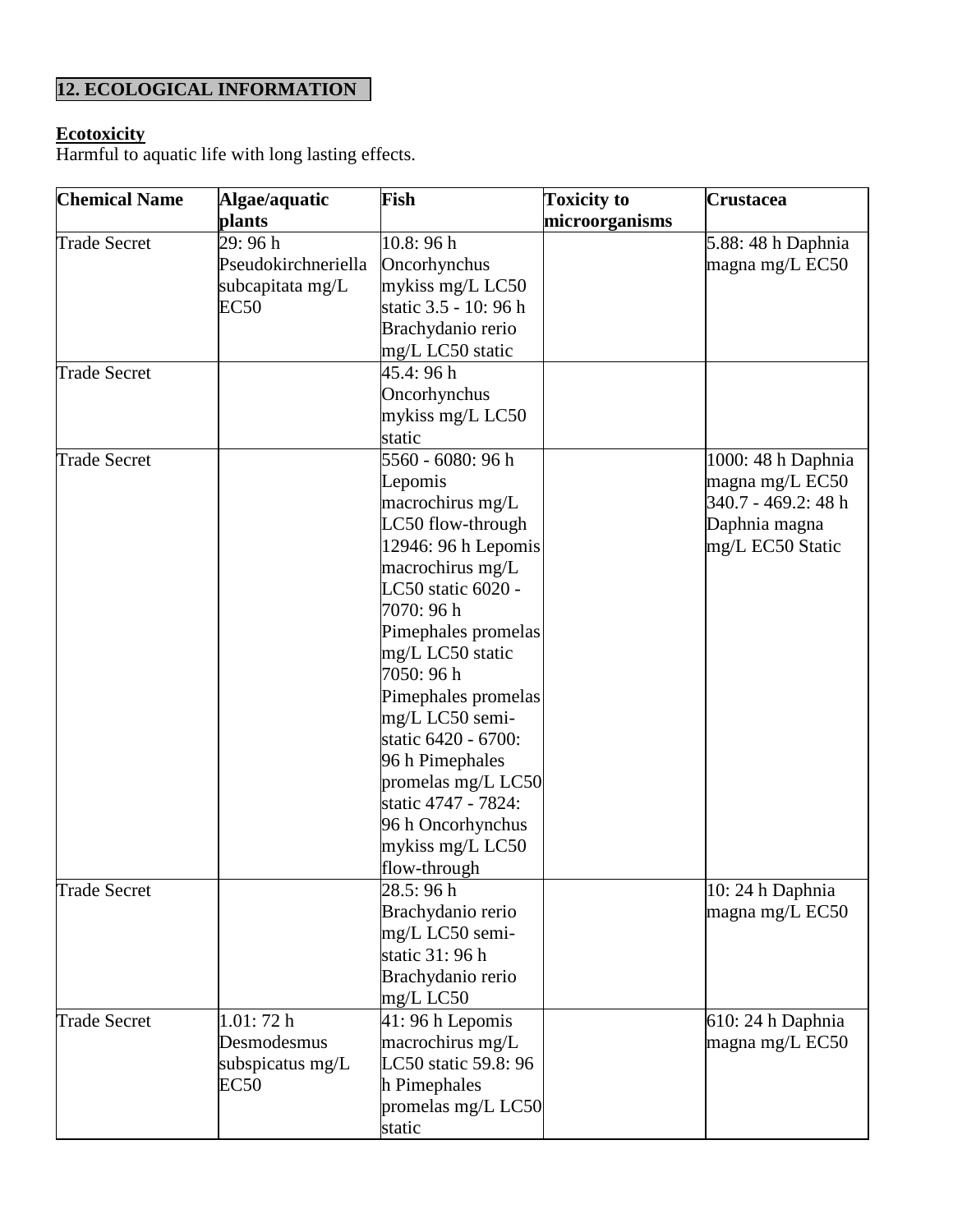# **Persistence/Degradability**

Not determined.

#### **Bioaccumulation**

Not determined.

**Mobility**  Not determined

## **Other Adverse Effects**

Not determined

| <b>13. DISPOSAL CONSIDERATIONS</b> |  |
|------------------------------------|--|
|                                    |  |

# **Waste Treatment Methods**

| <b>Disposal of Wastes</b> | Disposal should be in accordance with applicable regional, national and<br>local laws and regulations.                               |
|---------------------------|--------------------------------------------------------------------------------------------------------------------------------------|
|                           | <b>Contaminated Packaging</b> Disposal should be in accordance with applicable regional, national and<br>local laws and regulations. |

# **California Hazardous Waste Status**

| <b>Chemical Name</b> | California Hazardous Waste Status |
|----------------------|-----------------------------------|
| <b>Trade Secret</b>  | Toxic                             |
|                      | Corrosive                         |

## **14. TRANSPORT INFORMATION**

| <b>Note</b>                     | Please see current shipping paper for most up to date shipping information,<br>including exemptions and special circumstances. |
|---------------------------------|--------------------------------------------------------------------------------------------------------------------------------|
| <u>DOT</u>                      | Not regulated                                                                                                                  |
| IATA                            | Not regulated                                                                                                                  |
| IMDG<br><b>Marine Pollutant</b> | This material may meet the definition of a marine pollutant                                                                    |

# **15. REGULATORY INFORMATION**

# **International Inventories**

#### **TSCA** Listed **Legend:**

*TSCA - United States Toxic Substances Control Act Section 8(b) Inventory*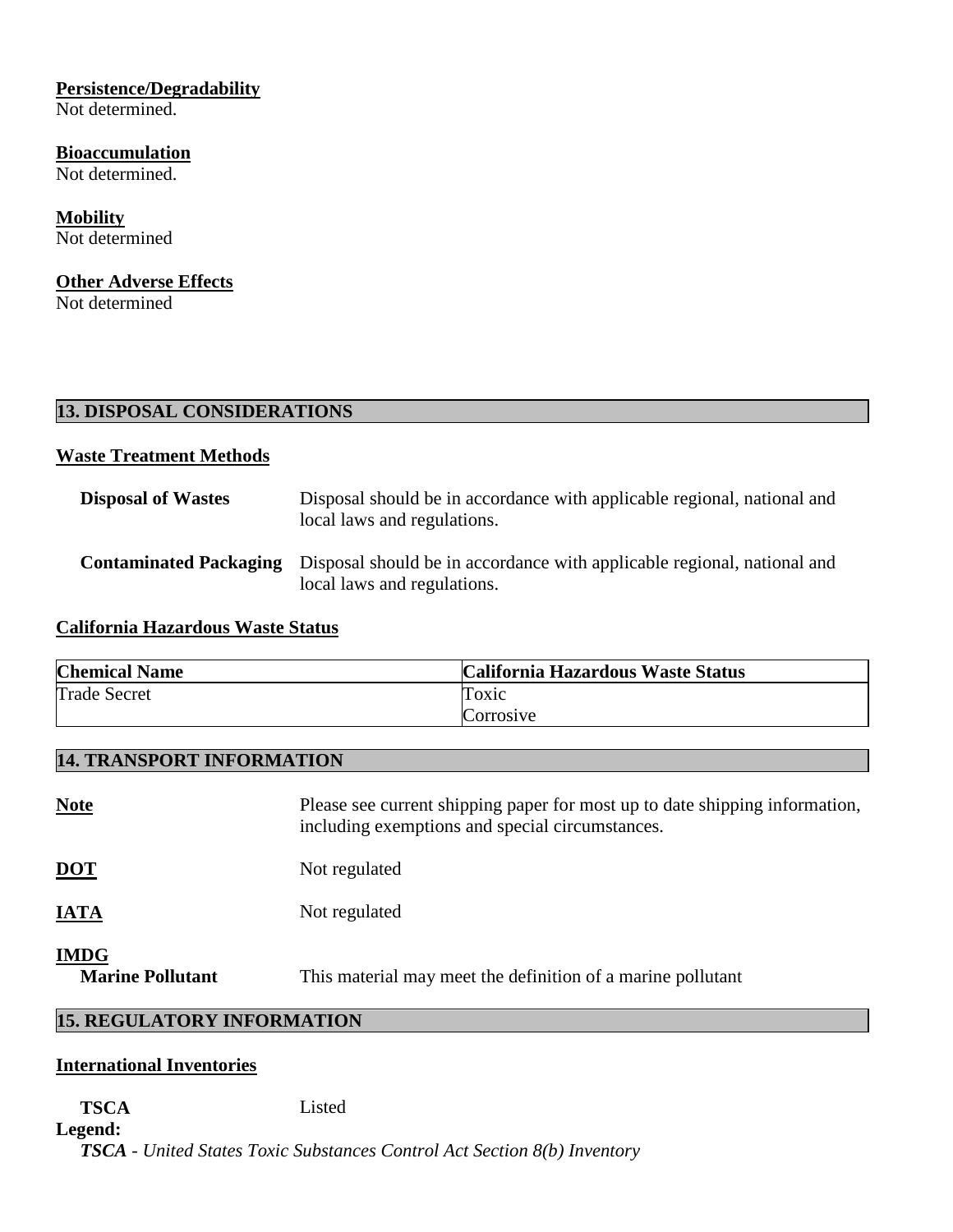*DSL/NDSL - Canadian Domestic Substances List/Non-Domestic Substances List EINECS/ELINCS - European Inventory of Existing Chemical Substances/European List of Notified Chemical Substances ENCS - Japan Existing and New Chemical Substances IECSC - China Inventory of Existing Chemical Substances KECL - Korean Existing and Evaluated Chemical Substances PICCS - Philippines Inventory of Chemicals and Chemical Substances* 

# **US Federal Regulations**

# **CERCLA**

| <b>Chemical Name</b> | <b>Hazardous Substances</b> | <b>CERCLA/SARA RO</b> | <b>Reportable Quantity</b>                |
|----------------------|-----------------------------|-----------------------|-------------------------------------------|
|                      | <b>ROs</b>                  |                       | (RO)                                      |
| <b>Trade Secret</b>  | $1000$ lb                   |                       | RQ 1000 lb final RQ                       |
| <b>Trade Secret</b>  | 1000 lb                     |                       | RQ 454 kg final RQ<br>RO 1000 lb final RO |
|                      |                             |                       | RQ 454 kg final RQ                        |

# **SARA 313**

Section 313 of Title III of the Superfund Amendments and Reauthorization Act of 1986 (SARA). This product does not contain any chemicals which are subject to the reporting requirements of the Act and Title 40 of the Code of Federal Regulations, Part 372

# **CWA (Clean Water Act)**

| <b>Component</b>               | $CWA - ReporthaleCWA - Toxic$ |                   | <b>CWA</b> - Priority | $ {\rm CWA}$ - Hazardous |
|--------------------------------|-------------------------------|-------------------|-----------------------|--------------------------|
|                                | <b>Quantities</b>             | <b>Pollutants</b> | <b>Pollutants</b>     | <b>Substances</b>        |
| <b>Trade Secret</b><br>$<15$ ) | 1000 lb                       |                   |                       |                          |
| <b>Trade Secret</b>            | 1000 lb                       |                   |                       |                          |

# **US State Regulations**

#### **U.S. State Right-to-Know Regulations**

| <b>Chemical Name</b> | <b>New Jersey</b> | <b>Massachusetts</b> | Pennsylvania |
|----------------------|-------------------|----------------------|--------------|
| <b>Trade Secret</b>  |                   |                      |              |
| <b>Trade Secret</b>  |                   |                      |              |